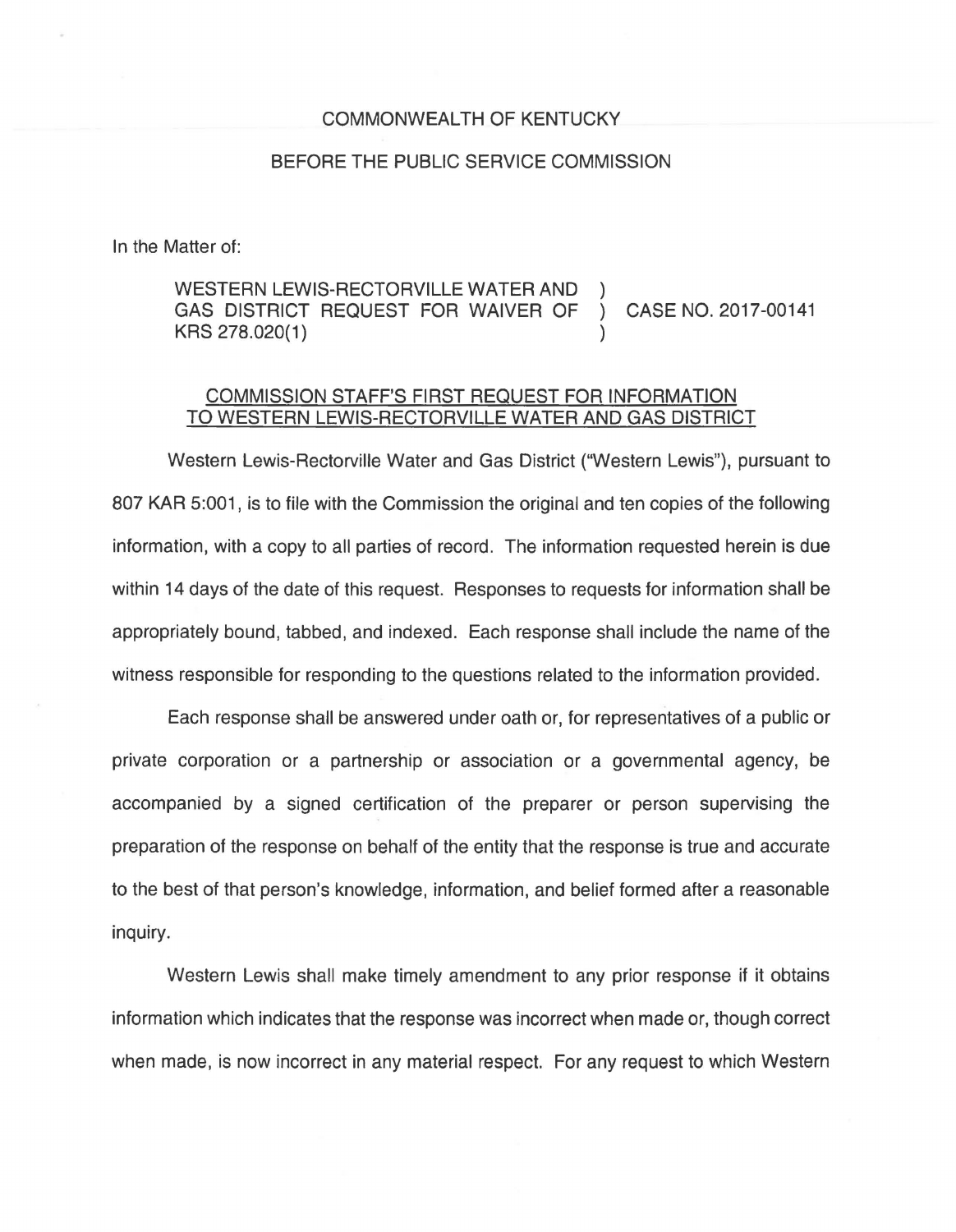Lewis fails or refuses to furnish all or part of the requested information, Western Lewis shall provide a written explanation of the specific grounds for its failure to completely and precisely respond.

Careful attention should be given to copied material to ensure that it is legible. When the requested information has been previously provided in this proceeding in the requested format, reference may be made to the specific location of that information in responding to this request. When applicable, the requested information shall be separately provided for total company operations and jurisdictional operations. When filing a paper containing personal information, Western Lewis shall, in accordance with 807 KAR 5:001, Section 4(10), encrypt or redact the paper so that personal information cannot be read.

1. Refer to the first paragraph of Western Lewis's application ("Application"), filed on April 3, 2017, wherein Western Lewis states that it is in the process of constructing a new office building to replace the one that was destroyed by a fire caused by a lightning strike in September 2016. Confirm the date that Western Lewis began construction and the current status of construction.

2. Refer to the second paragraph of the Application, which states in part: "The project has been bid in accordance with state law .... "

a. Identify the referenced "state law" and describe the process that Western Lewis followed.

b. State whether Western Lewis advertised for bids to construct the new office building. If so, describe the manner in which the proposed construction was advertised and the dates of any advertisements. Provide copies of all advertisements.

-2- Case No. 2017-00141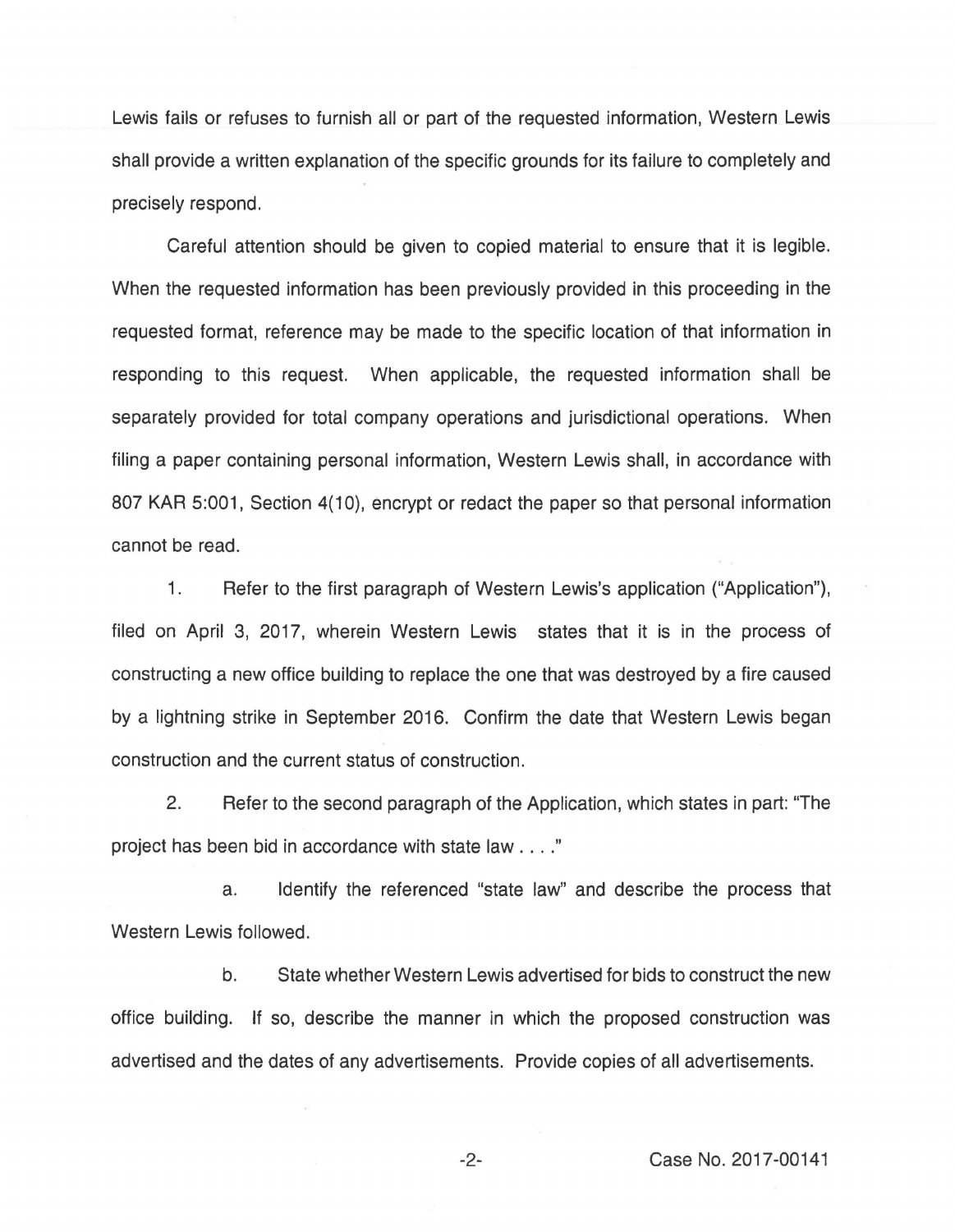c. State the total number of bids received by Western Lewis to construct the proposed office building and provide copies of all bids received.

d. State the date the successful bid was accepted by Western Lewis and provide minutes of the meeting when the bid(s) were accepted.

3. Refer to the second paragraph of the Application, which states that the total bid price was \$213,536. Explain what the bid price of \$213,536 for the construction includes.

4. Provide the square footage of the office building that was destroyed and of the office building being constructed as a replacement.

Talina R. Mathews Executive Director Public Service Commission P.O. Box 615 Frankfort, KY 40602

DATED **MAY t6 2017** 

cc: Parties of Record